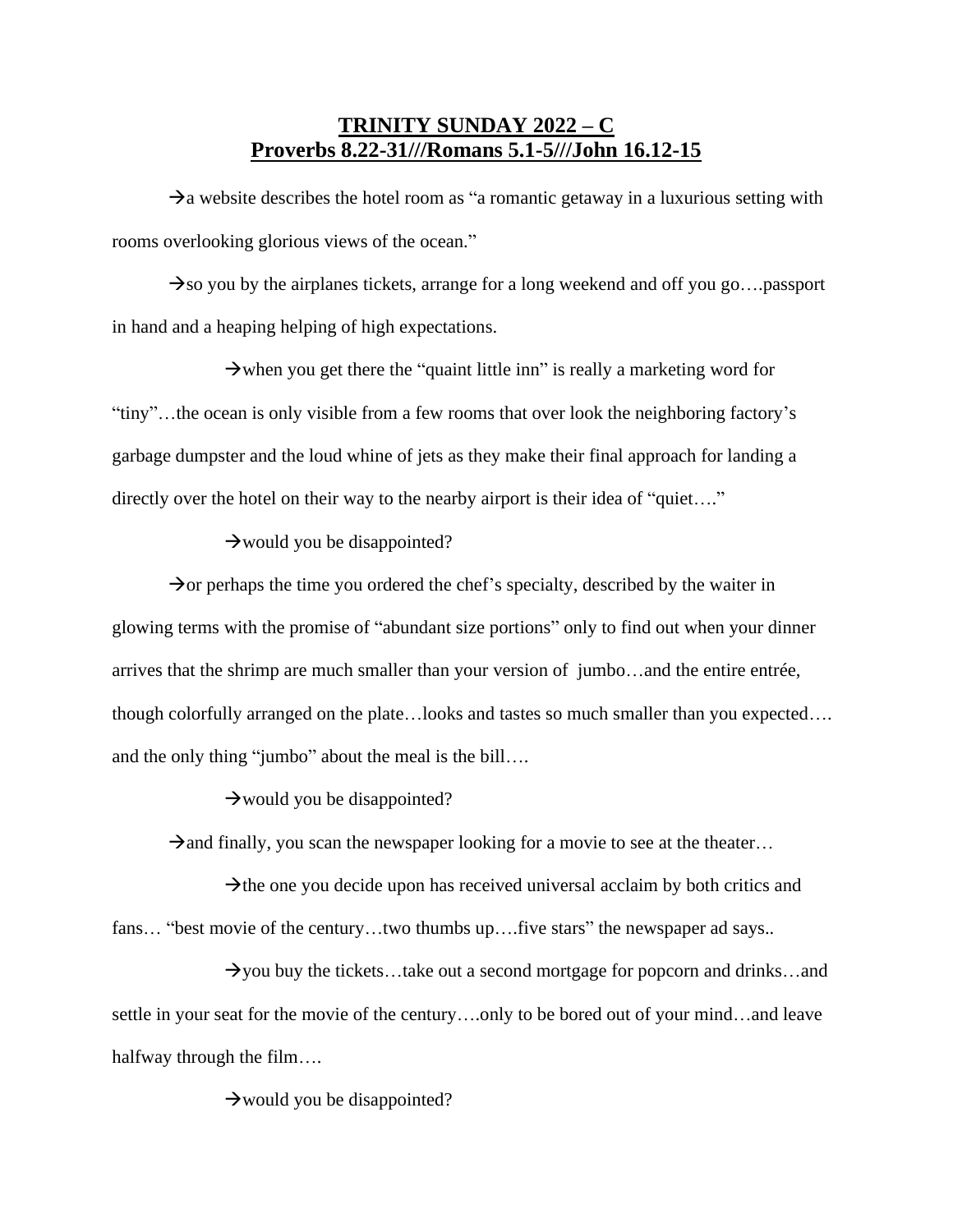$\rightarrow$  of course we are….haven't all of us been there before….feeling foolish for believing in false advertising…can't miss opportunities…and have having exceedingly high hopes…. PAUSE

 $\rightarrow$  to the point....that we might wonder if there will ever come a time when we will not have to risk such disappointments…

 $\rightarrow$ how can we remain confident with such high hopes if disappointment seems always around the corner…..

→Well today on this…the feast of the Holy Trinity…Saint Paul in his letter to the Romans enthusiastically boasts of the confidence we have in the gift of salvation we have received from Jesus Christ.

→he writes: *"we have peace with God, we have access to grace…and we can boast in our hope of the glory of God."*

## PAUSE

 $\rightarrow$ Paul is absolutely confident in God's power and desire to save us...so confident, in fact, that he speaks of "boasting" in the hope of glory....

 $\rightarrow$ but for those of us who have been burned enough times by misleading advertising….how can we be sure that this is not just another piece of cleverly orchestrated hype...a prelude to another disappointment?

 $\rightarrow$ and Paul answers by saying...that our salvation...our redemption... is not held secure by our grasp on God, but rather by God's grasp on us…

 $\rightarrow$ i.o.w….no matter what may happen to us…no matter what may come our way…we are held by God, surely and safely…and…nothing can separate us from God's grace…because of God's Sprit that dwells within us.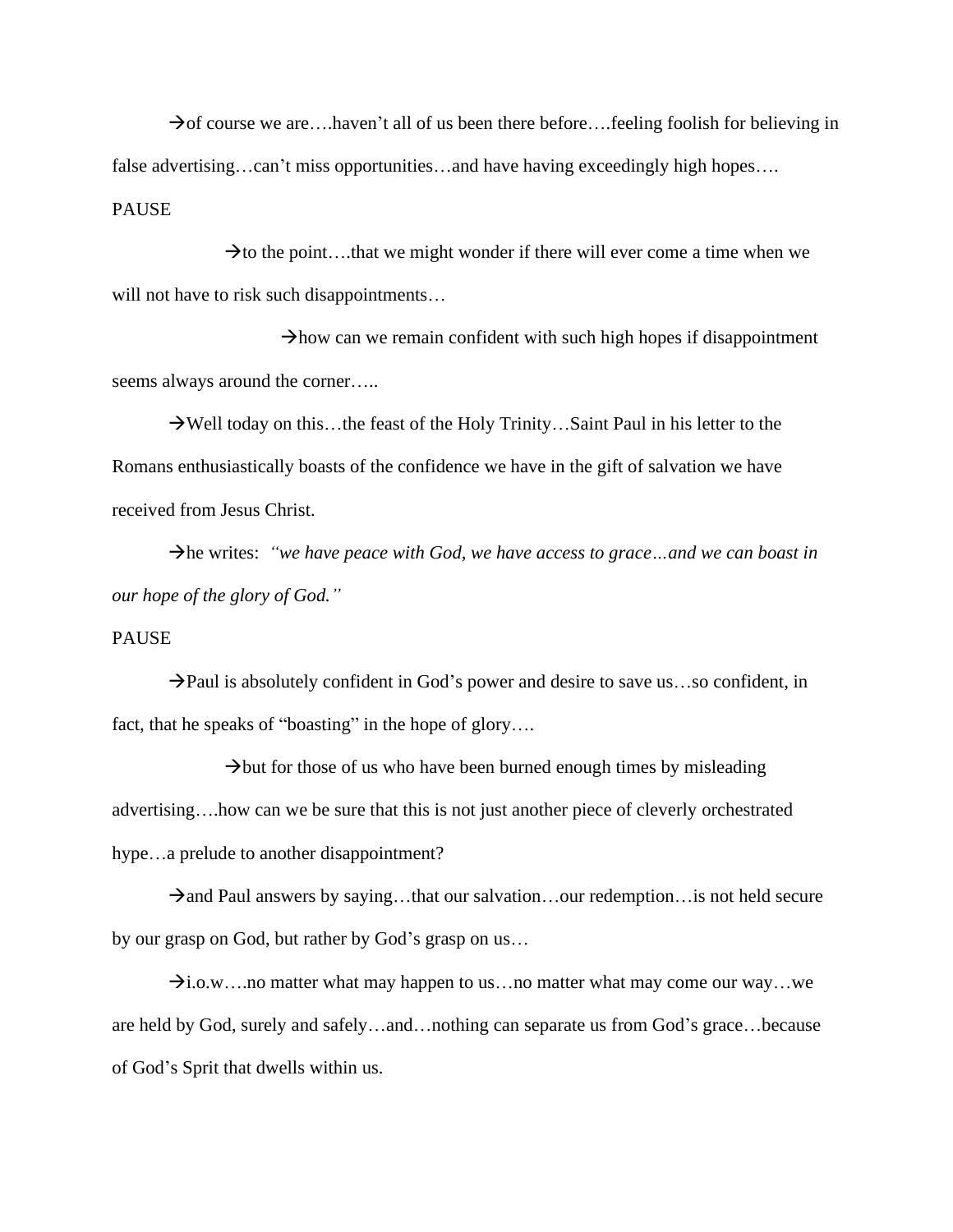$\rightarrow$  God the Father who revealed His presence through His Son, Jesus Christ, and who with the Holy Spirit give us life...gives understanding and purpose to our lives

 $\rightarrow$ AND as a result, we are united and joined intimately with God and with one another as members of his body.

## PAUSE

 $\rightarrow$  the feast of the Trinity... is a feast celebrating God's presence --Father, Son, and Spirit…in you and me and in our world

--[and] today, Jesus is telling his disciples and he is telling us…. "to trust, have faith and believe in yourself

 $\rightarrow$ allow the presence and life of the Father, the Son and the Holy Spirit to be a part of who we are

 $\rightarrow$ in a certain sense...we ARE an unfinished people living in an unfinished world  $\rightarrow$  parents eventually have to let their "unfinished" children face the world on their own ….to learn….live…fail and falter

--and yet, we all know that in reality…. we are never really alone….our parents, or someone seems to always be around looking over our shoulder…making sure that everything is just right

 $\rightarrow$ today, Jesus is doing the same for you and me... urging us to live our life of faith on our own…even in the midst of disappointments that may come our way….

 $\rightarrow$  to be witnesses to the gospel message throughout our world and in our community

 $\rightarrow$  to spread the good news to all people both near and far